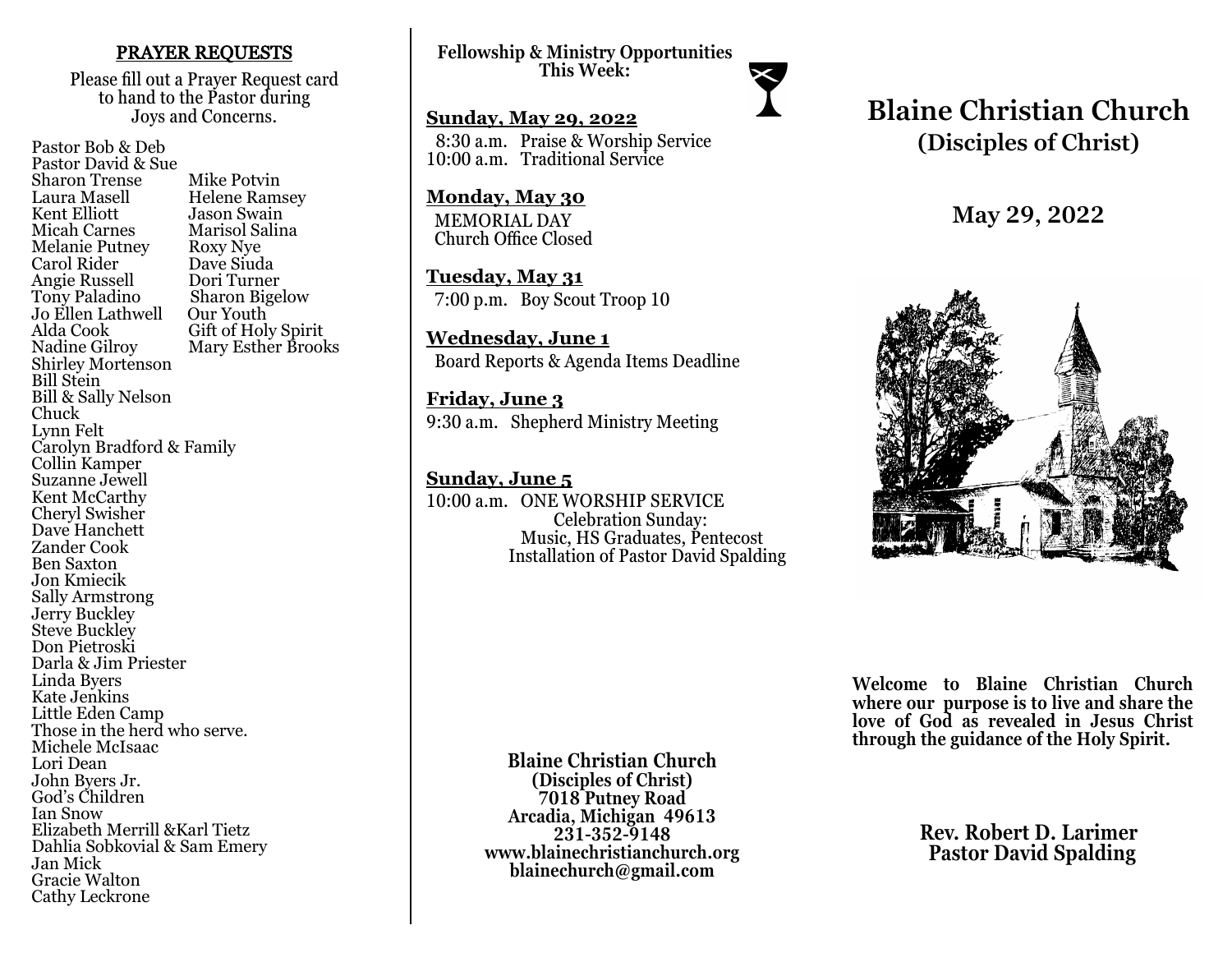## **Praise & Worship Service 8:30 a.m.**

\*Indicates all who are able, please stand.

\*Passing the Peace

\*Songs of Praise

Children's Moment

Prayer for Illumination

Scripture Readings Acts 16:16-34 Pg. 898<br>John 17:20-26 Pg. 878  $John$  17:20-26

Sermon - "Believe"

\*Song of Praise \*Invitation \*Song of Praise

Joys and Concerns Pastoral Prayer

Communion All who profess Jesus Christ as Lord and Savior are invited to partake.

\*Benediction

Elders are available on either side of the sanctuary to pray with and for you after the service.

## SERVING TODAY

Ministers: Pastor Bob Larimer Pastor David Spalding Worship Leader: Sue Spalding Praise Team: Mike Brief, Jenny Caylen, Jacque Erdman, Doug Erdman, Deb Larimer, Carolyn Waterson Children's Moment: Kari MacDonald Greeter: Maggie Baker Usher: Fellowship: Charlotte Putney

| *Indicates all who are able, please stand.                      |                                                    |       |
|-----------------------------------------------------------------|----------------------------------------------------|-------|
| Prelude                                                         |                                                    |       |
| Time of Sharing                                                 |                                                    |       |
| Passing the Peace                                               |                                                    |       |
| *Introit                                                        | This Is the Day                                    | # 286 |
| *Hymn of Praise                                                 | To God Be the Glory                                | # 72  |
| <i>*Invocation</i>                                              |                                                    |       |
| <i>*</i> Response                                               | Alleluia                                           |       |
| Children's Moment<br>Kids Kare is offered following the anthem. |                                                    |       |
| Anthem - Victory in Jesus                                       |                                                    |       |
| <b>Prayer for Illumination</b>                                  |                                                    |       |
| <b>Scripture Readings</b><br>Acts 16:16-34<br>John 17:20-26     | Pg. 898<br>Pg. 878                                 |       |
| Sermon - "Believe"                                              |                                                    |       |
| *Hymn of Invitation                                             | Pass It On (vs.1-2)                                | # 477 |
| *Invitation                                                     | Pass It On (vs. 3)                                 | #477  |
| Joys and Concerns<br>Pastoral Prayer                            |                                                    |       |
| Call to Communion                                               |                                                    |       |
|                                                                 | Hymn of Preparation<br>Blest Be the Tie That Binds | #433  |

**Traditional Service 10:00 a.m.** 

| Sharing of the Bread & Cup<br>All who profess Jesus Christ as Lord and Savior<br>are invited to partake. |  |  |
|----------------------------------------------------------------------------------------------------------|--|--|
| *Benediction                                                                                             |  |  |
| <i>*</i> Closing Chorus<br># 226<br>He Lives! (refrain only)                                             |  |  |
| Elders are available on either side of the sanctuary<br>to pray with and for you after the service.      |  |  |
| <b>SERVING TODAY</b>                                                                                     |  |  |
| Ministers: Pastor Bob Larimer                                                                            |  |  |
| <b>Pastor David Spalding</b>                                                                             |  |  |
| Elders: Mary Lee Olney, Tom Brown                                                                        |  |  |
| Worship Reader: Shannon Gillison                                                                         |  |  |
| Prelude: Jim & Lynne Bekkering                                                                           |  |  |
| Pianist: Mercy Sobkoviak                                                                                 |  |  |
| Choir Director: Carolyn Waterson                                                                         |  |  |
| Children's Moment: Kari MacDonald                                                                        |  |  |
| Kids Kare: Jenny Caylen                                                                                  |  |  |
| Diaconate Servers: Patrick Kenny, Bob Bell,                                                              |  |  |
| <b>Bonnie &amp; Frank Putney</b>                                                                         |  |  |
| Greeter: Maggie Baker                                                                                    |  |  |
| Usher:                                                                                                   |  |  |
| Fellowship:                                                                                              |  |  |
|                                                                                                          |  |  |

## **The Lord's Prayer**

Our Father, who art in heaven, hallowed be Thy name. Thy Kingdom come, Thy will be done on earth as it is in heaven. Give us this day, our daily bread and forgive us our debts as we forgive our debtors. Lead us not into temptation, but deliver us from evil. For thine is the kingdom and the power and the glory forever. Amen.